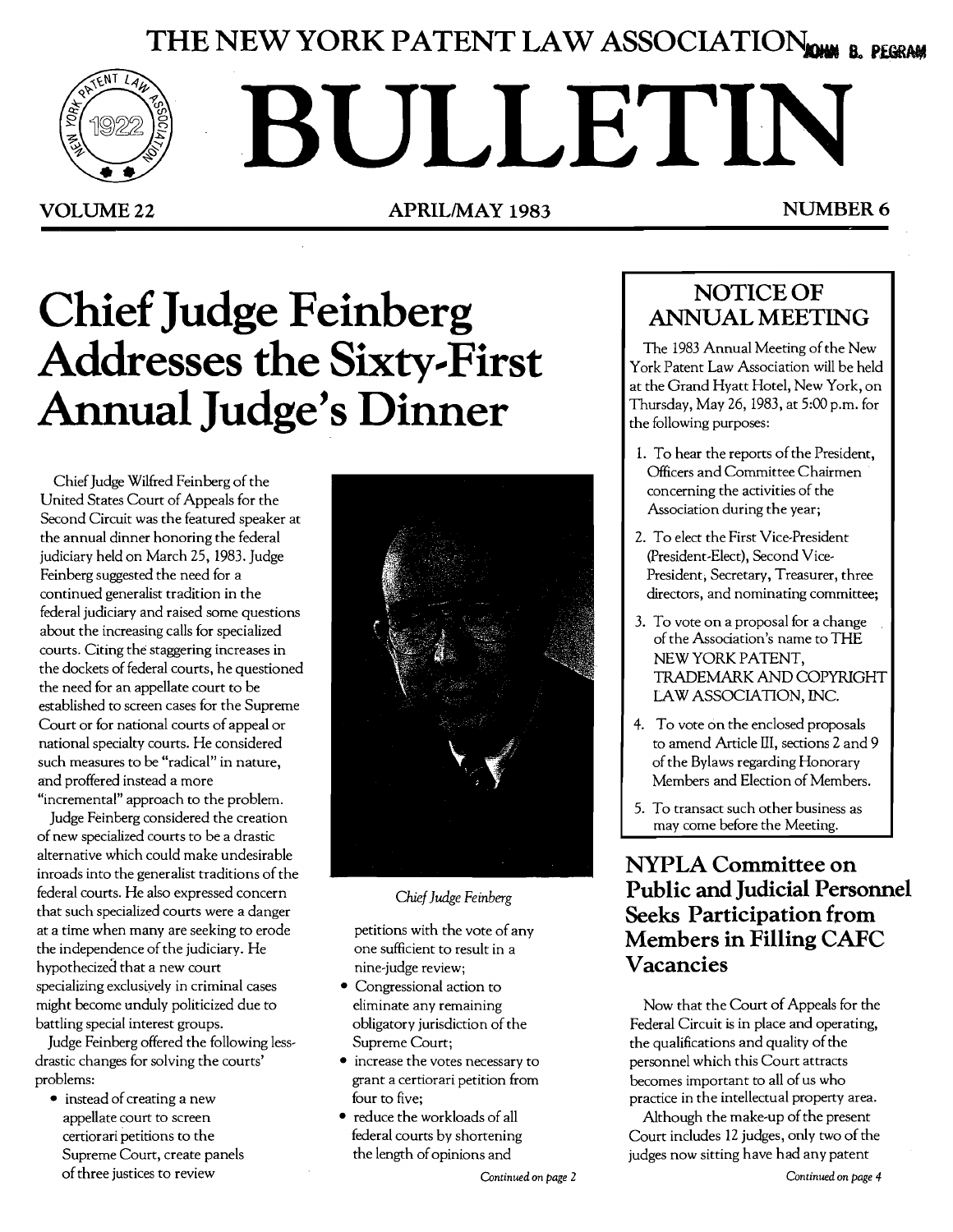## **Chief Wilfred Feinberg**

*Continued from Page I·* 

publishing fewer concurring opinions;

- limit ability of federal government to relitigate issues lost on appeal;
- legislative solution by Congress to significant conflicts in statutory interpretation by the courts; and
- determine whether the number of actual inter-circuit conflicts really necessitates the creation ofnational specialized courts.

judge Feinberg cited a study which placed most of the inter-circuit conflicts in the areas of patents and taxation. He acknowledged that a real problem had existed in the patent area due to the "disgraceful forum shopping" caused by the inconsistencies among the circuit courts in sustaining or invalidating patents. He recognized that the new Court ofAppeals for the Federal Circuit was properly given exclusive jurisdiction to hear all appeals in patent infringement litigation.

judge Feinberg also conceded that a national court of appeals might be necessary for tax cases where many conflicts also exist. He recognized that in the tax field certainty in planning is of more than usual importance.

Other than these two areas, judge Feinberg said there should be a powerful presumption against creating new specialized courts in the absence of strong evidence in their favor. Even in the face of such evidence, he thought it preferable that less drastic means of solving a problem be tried first. He concluded that the ultimate answer will be to limit the number of cases reaching the federal courts. However, he suggested following some of his recommended approaches before making more monumental changes in the judicial system.

# **Inside-Outside Counsel Relationships: An Inside View**

Paul D. Carmichael, Corporate Patent Counsel for IBM Corporation, was the featured speaker at a well-attended meeting ofThe New York Patent Law Association held in February at The Hyatt Regency Hotel. Mr. Carmichael spoke on "Inside Outside Counsel Relationships - As Viewed From The Standpoint Of Inside Counsel".

Much attention has been focused on the relationship between "In-House" attorneys and their "Outside" counsel, especially in litigation involving patent issues. Mr. Carmichael attributes the attention primarily to the escalating cost of outside counsel fees and the inability to control legal costs, particularly during litigation.

Among the intellectual property legal services which outside counsel historicaIly provides to a corporation are:

- 1. litigation;
- 2. opinion work, particularly related to patent validity and infringement matters;
- 3. specialized areas where the inhouse department has limited or no capability; and
- 4. invention protection, including application preparation and prosecution.

Mr. Carmichael noted that although inside counsel is generally more familiar with the fact situation and the business interests involved, outside counsel is necessary to provide a detached, independent opinion on particular legal issues, as well as the requisite litigation expertise.

One of the most difficult problems facing inside counsel is controlling the costs of litigation, which in the patent area regularly exceed several million dollars and almost always exceed the original cost projections. Mr. Carmichael suggests that both inside and outside counsel should be able to do a better job of effectively estimating the true cost of litigation. More accurate projections would service the

business interests of the client so that litigation decisions can be more effectively made.

Many of the clients feel that patent lawyers employ a "foot in the door" approach to litigation costs, i.e., once the case begins, the client is forced to follow if through to the end, regardless of low original cost projections. Some corporations have responded by forming litigation groups to handle the vast majority of significant patent litigation. while other litigation activities, such as responding to third-party discovery requests and trademark matters will probably more frequently be handled by inside counsel in the future.

Many corporations have established permanent or ad hoc litigation support groups to do much of the work previously assigned to associates and para professionals in outside firms. By so doing, these corporations have successfully reduced the staggering costs of associates' time in litigation, as well as related activities such as time consuming . document production and document review. As a result, Mr. Carmichael predicts this trend to increase in the future based on the conclusion that such work can be done better and more efficiently within the corporation.

Cost effectiveness seems to be the item of primary concern and it is essential that the resources of both the client and outside counsel be applied in the most efficient manner. Management of the litigation is becoming more and more the joint responsibility of both inside and outside counsel. Cost factors have forced inside counsel to become familiar with and advise their clients on alternative methods of resolving disputes such as arbitration and mini-trials. Mr. Carmichael urges outside counsel to consider fully these alternatives as well.

Another area of involvement by outside intellectual property counsel is opinion work concerning validity and infringement issues. Mr. Carmichael projects an increase in activity for outside counsel in this area because of the desire to isolate the client from liability for increased damages for willful and wanton infringement.

The third area of involvement of outside counsel is where the inside lawyers lack rhe necessary background or experience. Although Mr. Carmichael agrees that this type ofwork will continue, he predicts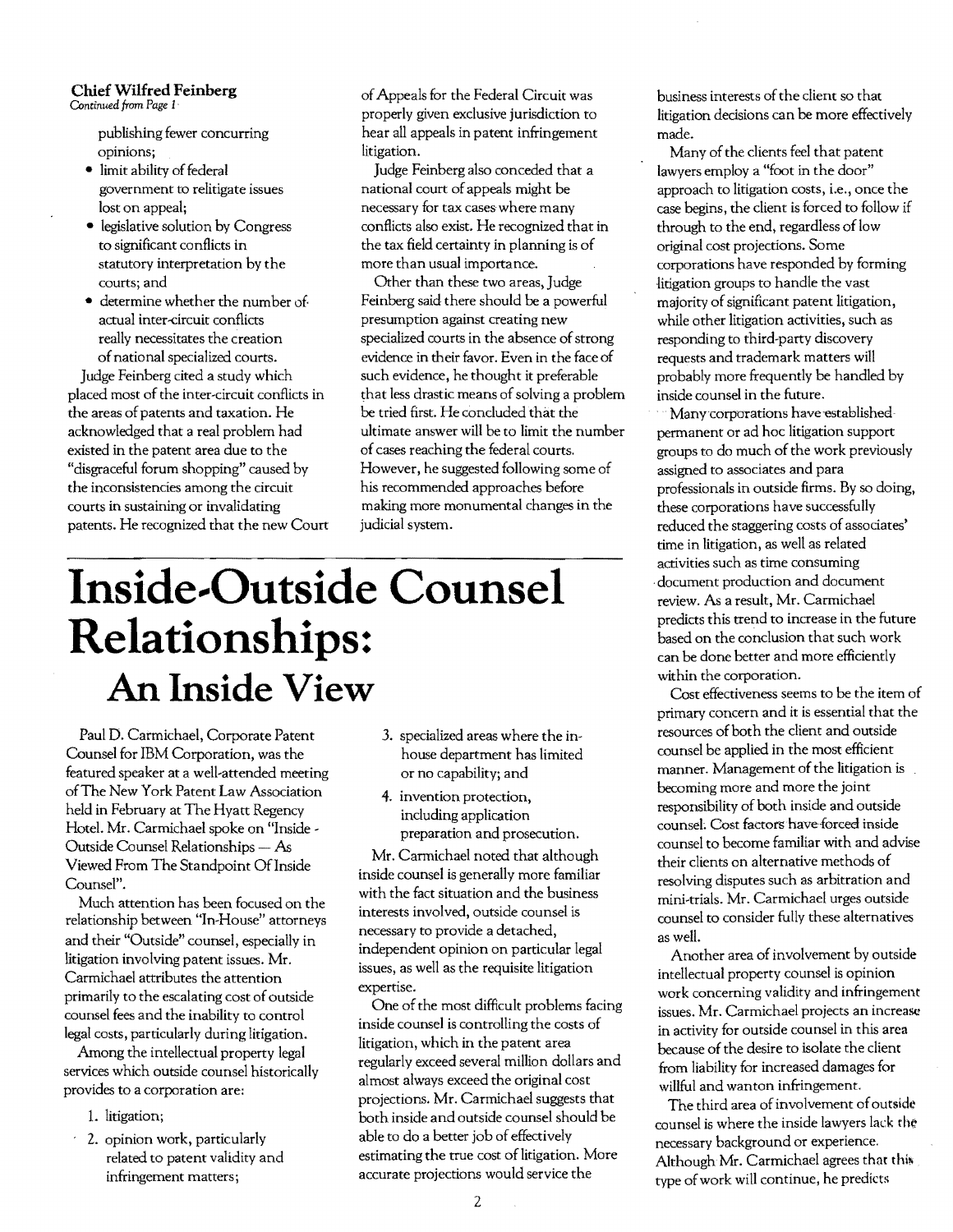that more and more companies will acquire the requisite capability in-house as the cost of legal services continues to outpace the rise in internal legal costs.

The final area of attention which Mr. Carmichael addressed was the invention protection area, including the preparation and prosecution of patent applications. It was noted that clients are taking a more pragmatic approach to invention protection, i.e., they are attempting to decide more carefully what should and should not be protected on the basis of minimum business need. As a result, many inside patent departments have been substantially reduced or eliminated. Another factor relating to an overall reduction of in-house patent prosecution activity is the proliferation of acquisitions and consolidation. It was therefore concluded that while the in-house patent prosecution work load has been reduced, the overall volume of work placed with outside counsel has remained the same and may even increase in the future.

In summation Mr. Carmichael called for closer cooperation between inside and outside counsel in order to provide the quality legal advice and counsel to which the clients are entitled.

## **NYCLA To Hold Word Processing Seminar**

The New York County Lawyers Association has announced that a word processing seminar will be held on Tuesday, May 24, 1983 from 5:30 - 10:00 p.m. at the Vista International Hotel, 3 World Trade Center. The seminar is sponsored by the NYCLA Committee on Word Processing, Information, Handling, Computers and Legal Research.

This free seminar is intended to introduce lawyers to the benefits of word processing in small law offices and provide equipment demonstrations by leading vendors of text-editing machines. A complimentary kit of materials containing product materials will be distributed at the seminar.

NYPLA members wishing to register or obtain further information should contact Willoughby Ann Walshe, Word Processing Seminar Coordinator, 240 E. 32nd Street, Suite 3-A, New York, New York 10016, (212) 689-441 L

## **Oliver P. Howes Addresses**  N~LA **Luncheon on Monopoly Decision**

NYPLA members and guests at a March 31, 1983 luncheon meeting were treated to a, "ringside" analysis of the infamous Monopoly decision *(Anti-Manopoly,* Inc. v. *General Mills Fun* Group, Inc.) by Oliver P. Howes, one of the attorneys who had represented General Mills. Mr. Howes began by disagreeing with those who claim there should be no need for alarm. He suggested at the very least that the impact of the decision should be considered in litigation within the Ninth Circuit.

Howes then offered a brief history of the *Monopoly* case. He characterized the initial trial as having involved a classic case of trademark infringement in which there was evidence of actual confusion in the minds ofParker Brothers' customers and retailers. He also contended that the surveys in that trial were carefully designed to produce accurate data.

In the first appeal, Howes conceded that the Ninth Circuit correctly stated the law on the issue of genericness, Le., whether the MONOPOLY mark primarily identified product or producer. However, he then condemned the Court's purchaser motivation test as being both contrary to existing principles of trademark law and incapable of measuring the genericness of a mark.

Upon remand by the Ninth Circuit, Anti-Monopoly ran a survey patterned on the appellate decision which was designed to test the motivation of purchasers of the MONOPOLY board game. When asked whether they wanted a MONOPOLY game primarily because they liked Parker Brothers products or primarily because they were interested in playing MONOPOLY and did not much care who made it, 65% of those surveyed chose the latter response.

Parker Brothers ran a survey based on the survey in the TEFLON case which was designed to determine what a brand name means to a purchaser vis-a-vis the common descriptive name for the product. Parker Brothers also ran a survey which was

intended to show the absurdity of Anti-Monopoly's purchaser motivation survey. That survey substituted the TIDE trademark for the MONOPOLY mark and produced a 68% response of purchases based on a desire for TIDE detergent.

Howes maintained his position as to the absurdity of the purchaser motivation test. Since the test determines only whether a purchaser has an immediate need for a product instead of a fondness for the manufacturer of that product, he suggested that it can never reach the fundamental question of how the purchaser perceives the mark in question. He also observed that the Court's test ignored the longstanding legal principles that a product's source can be anonymous and that a trademark can identify both product and producer without becoming generic.

Mr. Howes offered the following as possible responses to the *Manopoly*  decision. He did not think it necessary to change the traditional rules on proper trademark usage. For example, he saw no need to adopt a rule forever associating a company name and trademark since the Court never raised this in its decision. He saw difficulty in formulating specific uses which might withstand the Ninth Circuit test, since he considered the decision to be the first in which a trademark was declared to be a common descriptive name even though it was never used in that manner.

Howes did suggest that the word "brand" might be used in conjunction with a mark. He also thought that a house mark could be used in proximity to a trademark, but not as an immediate prefix to the mark. Also suggested was use of a common descriptive product name in conjunction with the mark and avoidance of words similar to the mark, e.g. "monopolist." Since single-product marks remain particularly vulnerable under the Ninth Circuit decision, he stated that use of the mark on closely-related products should be considered.